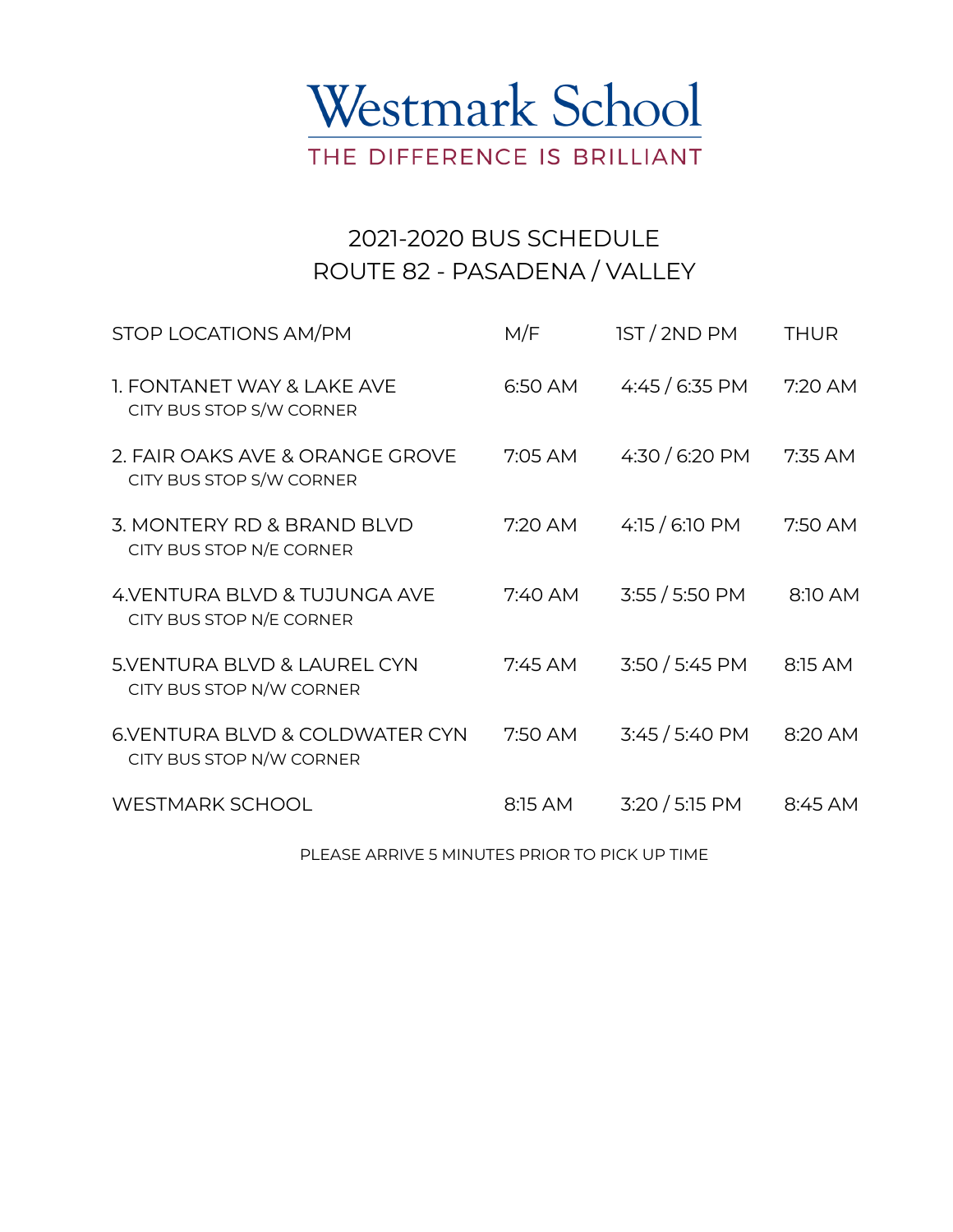

## 2021-2022 BUS SCHEDULE ROUTE 84 - SUNSET EXPRESS

| STOP LOCATIONS AM/PM                                               | M/F       | <b>IST/2ND PM</b> | <b>THUR</b> |
|--------------------------------------------------------------------|-----------|-------------------|-------------|
| 1. PCH & SUNSET BLVD<br>CITY BUS STOP S/E CORNER                   | 7:20 AM   | 4:15/6:15 PM      | $7:40$ AM   |
| 2. SUNSET BLVD & EL MEDIO<br>CITY BUS STOP S/W CORNER              | $7:25$ AM | 4:10/6:10 PM      | 7:45 AM     |
| 3. PACIFIC PALISADES LIBRARY<br>IN FRONT OF THE LIBRARY            | 7:30 AM   | 4:05/6:00 PM      | 7:50 AM     |
| 4. SUNSET BLVD & CAPRI DR<br>CITY BUS STOP S/W CORNER              | 7:35 AM   | 4:00/5:55 PM      | 7:55 AM     |
| 5. BRISTOL CIR & SUNSET BLVD<br>CITY BUS STOP S/E CORNER           | 7:37 AM   | 3:50/5:45 PM      | 8:00 AM     |
| 6. SUNSET BLVD & BARRINGTON<br>CITY BUS STOP S/W CORNER            | $7:40$ AM | 3:40/5:35 PM      | 8:05 AM     |
| 7. SEPULVEDA BLVD & MORAGA<br>CITY BUS STOP S/W CORNER GAS STATION | $7:45$ AM | 3:35/5:30 PM      | 8:10 AM     |
| <b>WESTMARK SCHOOL</b>                                             | 8:15 AM   | 3:20/5:15 PM      | 8:45 AM     |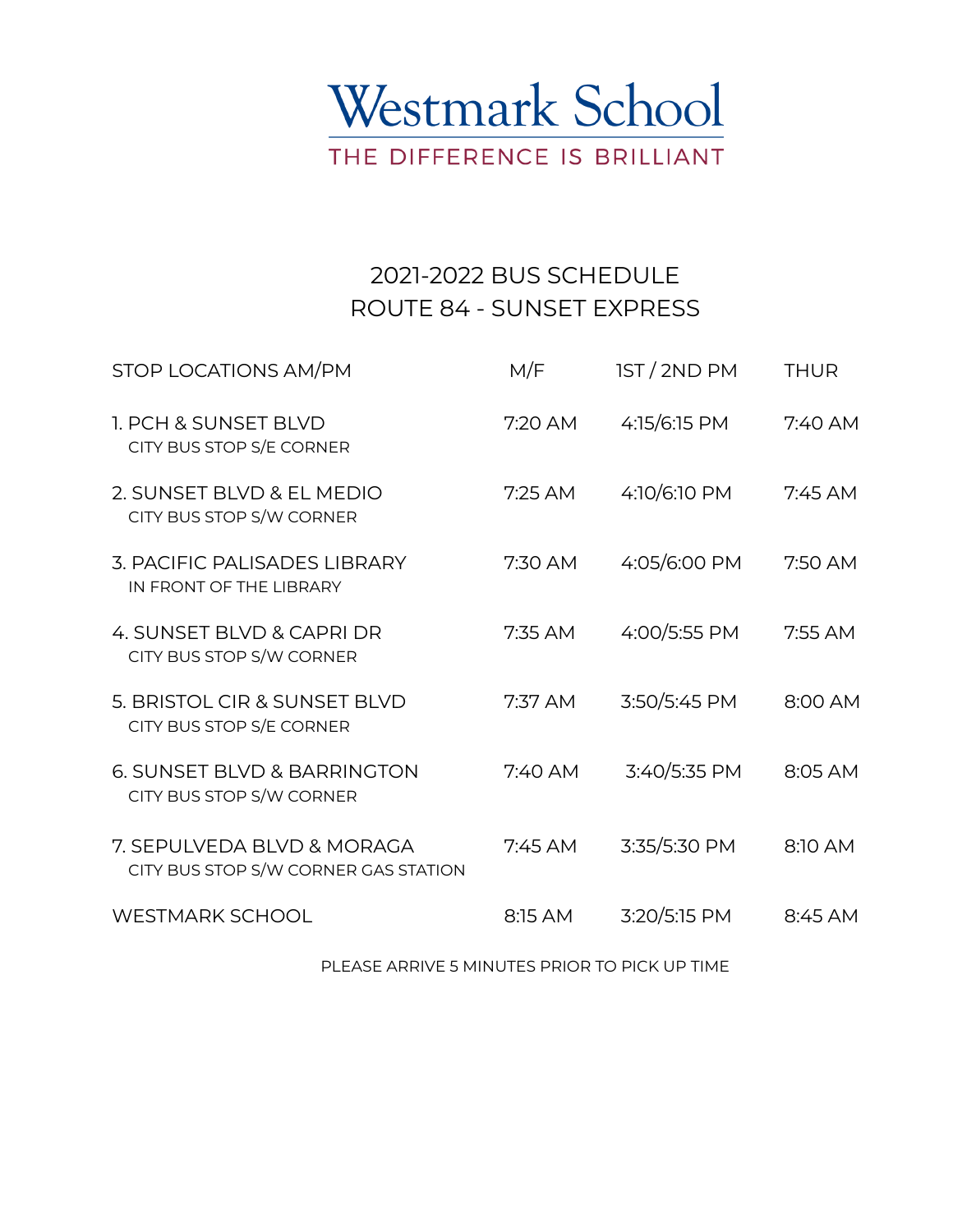

## 2021-2022 BUS SCHEDULE ROUTE 85 - RANCHO PARK/BEVERLY GLEN

| STOP LOCATIONS AM/PM                                          | M/F       | <b>IST/2ND PM</b>      | <b>THUR</b> |
|---------------------------------------------------------------|-----------|------------------------|-------------|
| 1. RANCHO PARK<br>PARKING LOT ON MOTOR                        | $7:20$ AM | 4:05 / 6:00 PM         | 7:50 AM     |
| 2. HOLMBY PARK<br>ON COMSTOCK                                 | 7:30 AM   | $3:55 / 5:50$ PM       | 8:00 AM     |
| 3. BEVERLY GLEN & MAPLETON<br>DE'NEVE PARK                    | $7:35$ AM | $3:50 / 5:45$ PM       | 8:05 AM     |
| 4. BEVERLY GLEN & NICADA<br>N/E CORNER PM BEVERLY GLEN CIRCLE | 7:40 AM   | $3:45/5:40 \text{ PM}$ | 8:10 AM     |
| <b>WESTMARK SCHOOL</b>                                        | 8:15 AM   | 3:20 / 5:15 PM         | 8:45 AM     |